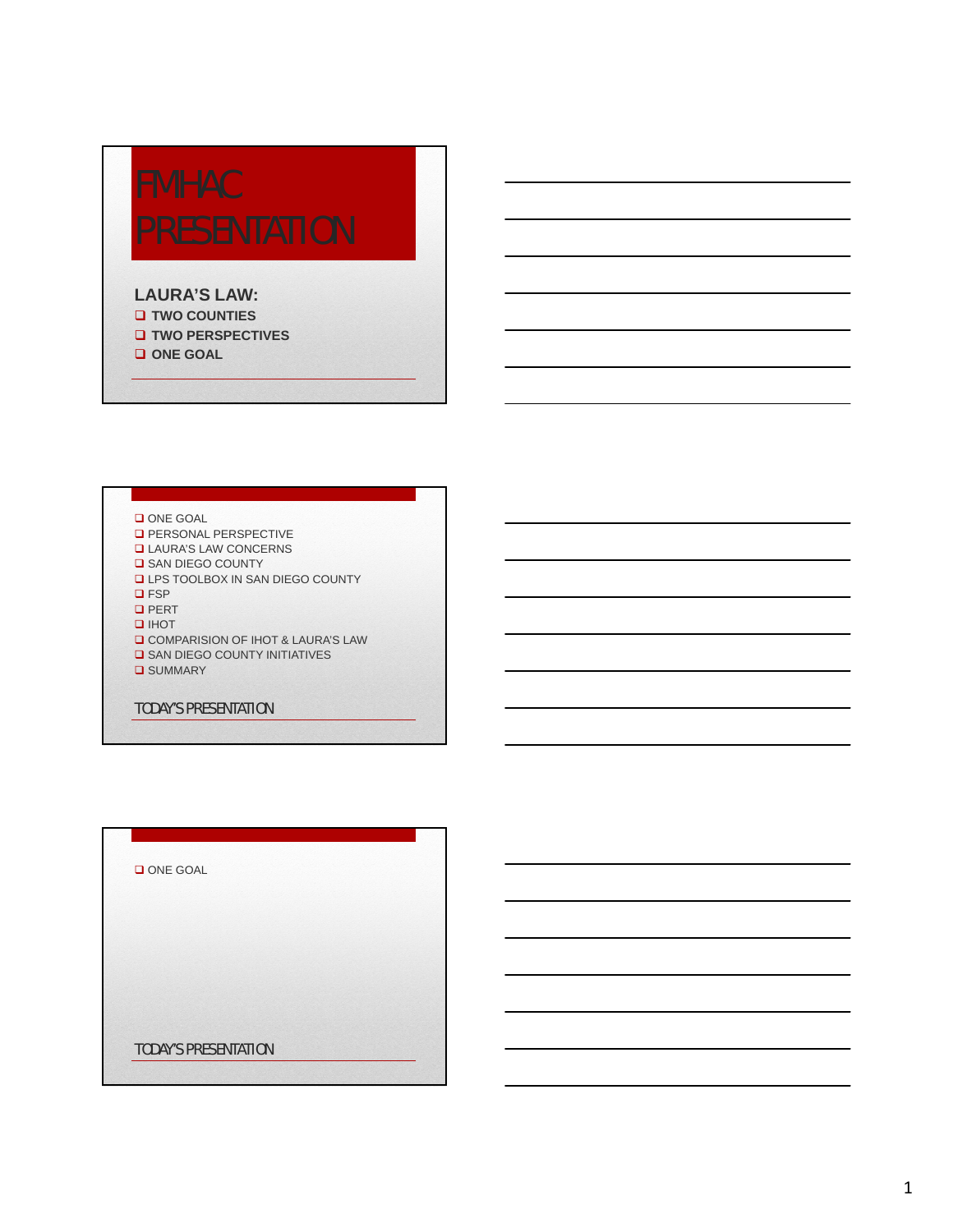How can we outreach, engage and treat individuals with SMI who are resistant or refusing treatment before they are a danger to themselves or others?

ONE GOAL

 $\checkmark$  ONE GOAL

**D** PERSONAL PERSPECTIVE

TODAY'S PRESENTATION

- **Q** Earliest intervention possible
- Quality medical treatment and meds
- O Comprehensive community services
- $\Box$  Strongest possible family support or, in the absence of family, the strongest possible community support
- □ Robust public awareness campaign of community programs

PERSONAL PERSPECTIVE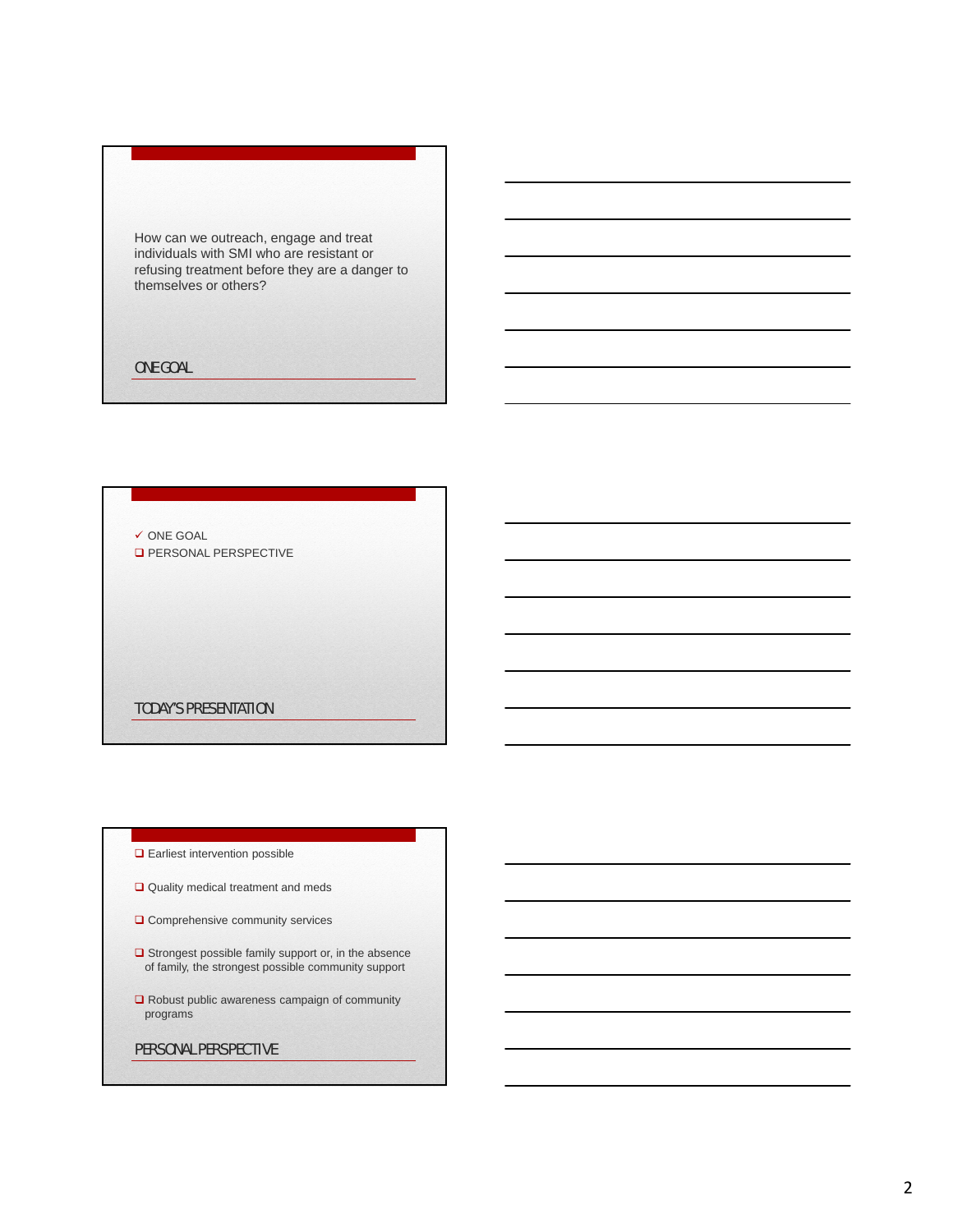### $\checkmark$  ONE GOAL

- $\checkmark$  PERSONAL PERSPECTIVE
- LAURA'S LAW CONCERNS

### TODAY'S PRESENTATION

### $\square$  One size fits all legislation does not match realities of different counties

- Does not address issues at an early stage
- Glacial in dealing with a deteriorating person or exigent situation

### LAURA'S LAW CONCERNS

- $\Box$  People that meet criteria are already in the revolving door, savvy to the system and well down the path
- Reliant on unsubstantiated "black robe" effect
- $\square$  No enforcement mechanism to backup a judge's "or else" admonition
- Noncompliance may only be addressed with further deterioration under W&I Section 5150
- □ Cost

### LAURA'S LAW CONCERNS cont'd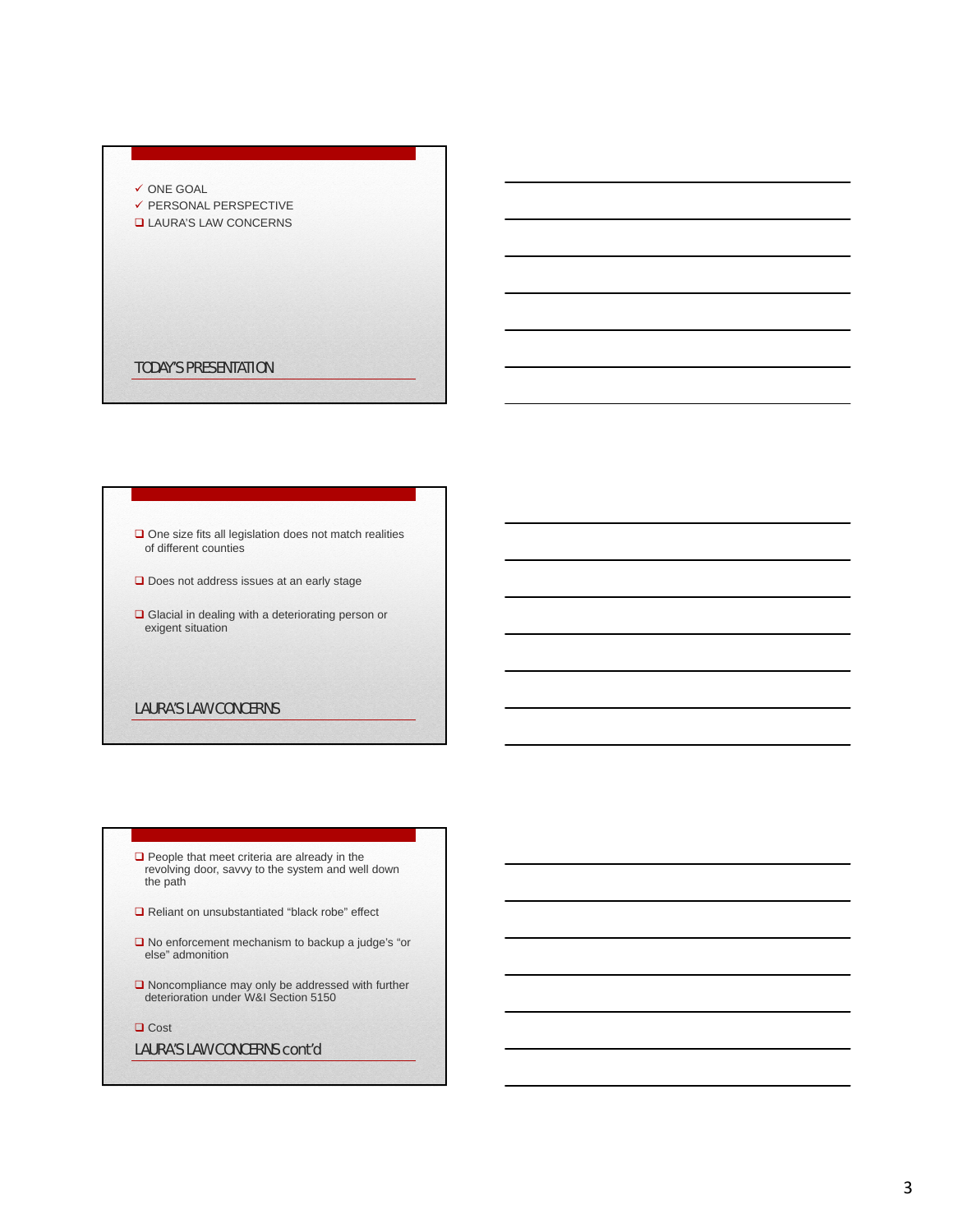### $\checkmark$  ONE GOAL

- $\checkmark$  PERSONAL PERSPECTIVE
- LAURA'S LAW CONCERNS
- **Q** SAN DIEGO COUNTY

TODAY'S PRESENTATION

# 4,261 square miles – size of Delaware, Rhode Island and District of Columbia combined and second largest in California

- □ 3.6 million residents by 2020
- $\Box$  Population with some form of mental illness estimated to be 1 in 5 children and 1 in 4 adults
- □ 21 cities served by 9 law enforcement agencies and the County Sheriff
- $\Box$  County jail population of over 5,600 inmates a third have diagnosis

### SAN DIEGO COUNTY

### $\Box$  Third largest homeless population in the U. S. -over 10,000 individuals, 25% are chronic homeless

- $\Box$  Homeless include 1,700 veterans, many with PTSD
- Third of AB109 post release offenders struggling with SMI, 1,000 individuals
- 15 County funded walk-in clinics

### SAN DIEGO COUNTY cont'd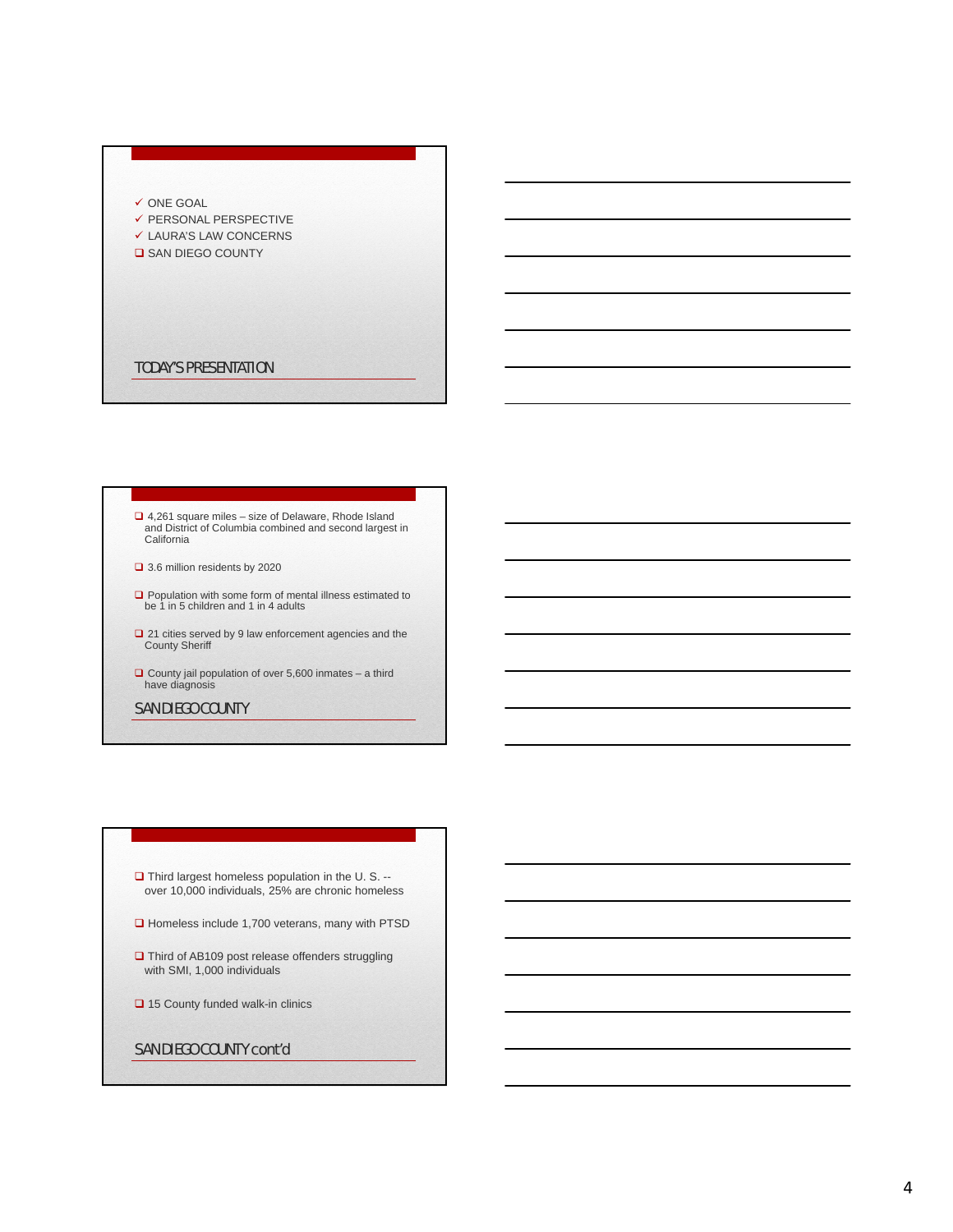- □ Variety of community service programs -FSP, PERT, IHOT and many more
- **□** On-going public information, stigma busting County program called Its Up 2 Us
- □ Drug Court, Veterans Court, Mental Health and Superior Court Department 25 all handle mental health matters
- □ \$384M/year Behavioral Health Services budget
- SAN DIEGO COUNTY cont'd

### $\checkmark$  ONE GOAL

- $\checkmark$  PERSONAL PERSPECTIVE
- $\checkmark$  LAURA'S LAW CONCERNS
- $\checkmark$  SAN DIEGO COUNTY
- **LPS TOOLBOX IN SAN DIEGO COUNTY**

### TODAY'S PRESENTATION

- **W&I Section 5150** –16,000 PERT call-outs alone: resulted in 2,600 holds in 2013
- **W&I Section 5200** Involuntary evaluations: five to ten years ago averaged 2 per day, only 4 total in 2013
- **W&I Section 5250** 14 day hold after 5150 or 5200 hold: 2,200 hearings, 90% met criteria in 2013
- **W&I Section 5260** Additional 14 day hold for threat to own life or another's: no data

### LPS TOOLBOX IN SAN DIEGO COUNTY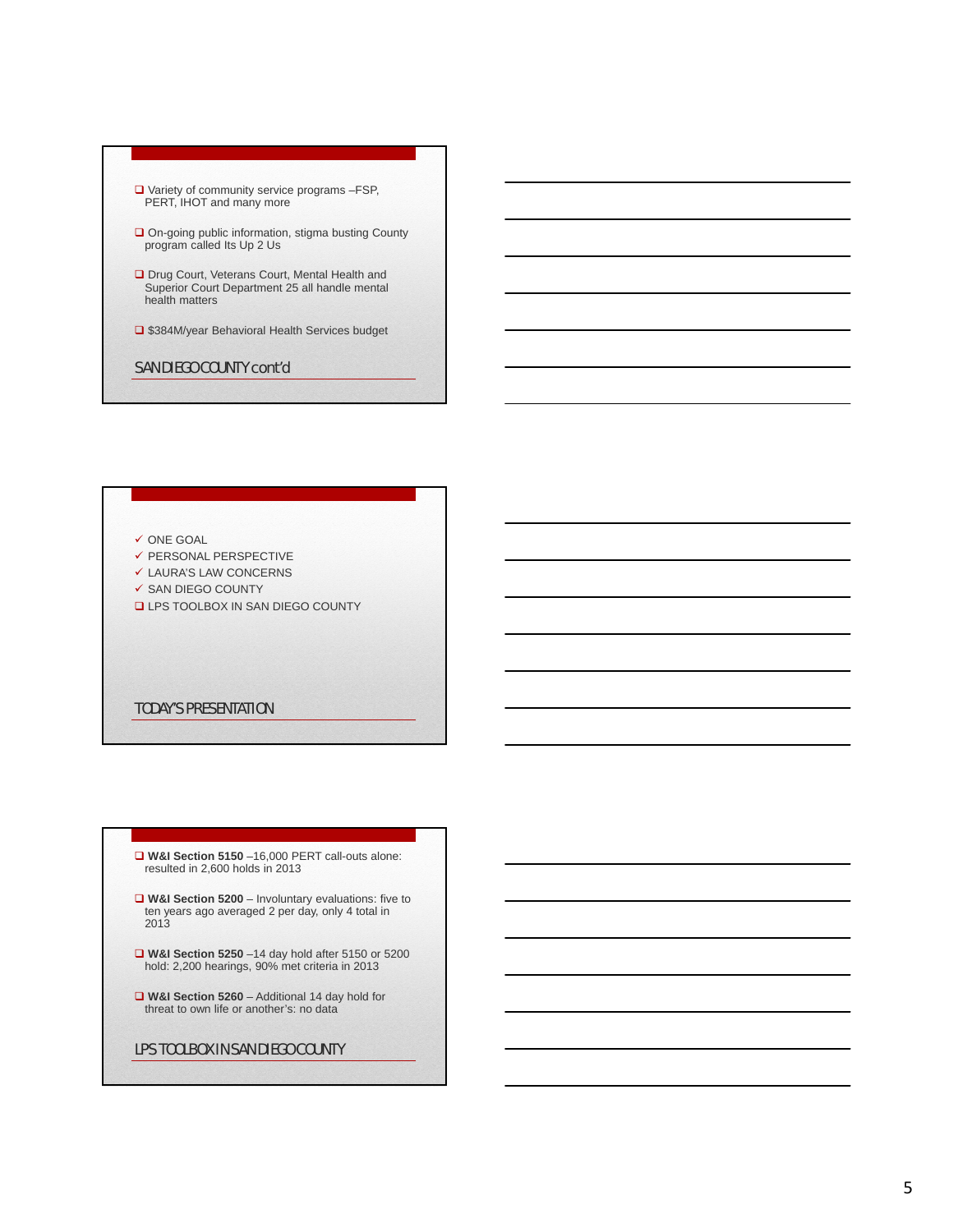



- $\checkmark$  PERSONAL PERSPECTIVE
- $\checkmark$  LAURA'S LAW CONCERNS
- $\checkmark$  SAN DIEGO COUNTY
- LPS TOOLBOX IN SAN DIEGO COUNTY
- **Q**FSP

### TODAY'S PRESENTATION

|  | <b>FSP</b>                       |  |  |
|--|----------------------------------|--|--|
|  | <b>FULL SERVICE PARTNERSHIPS</b> |  |  |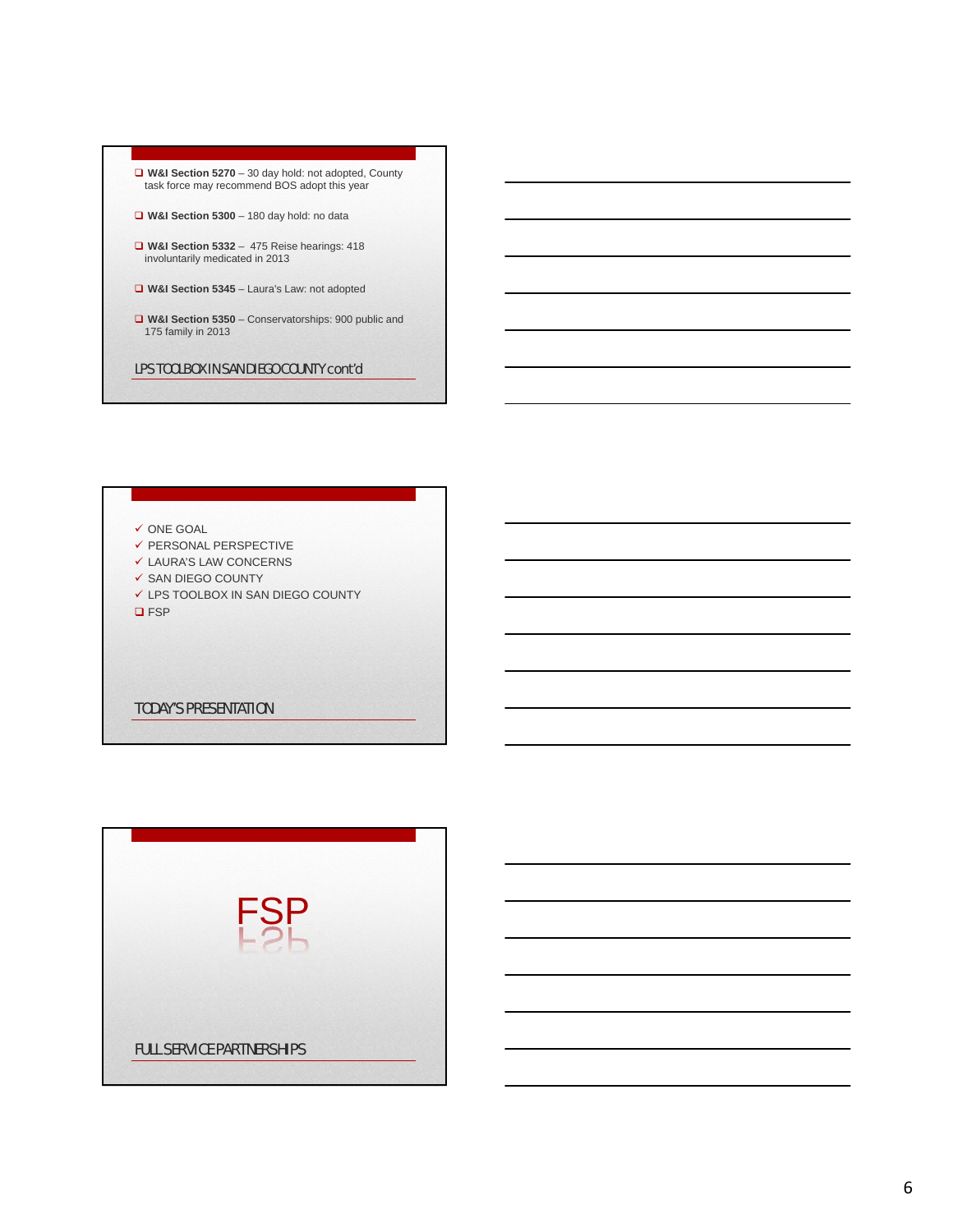|             | PERT                                  |  |
|-------------|---------------------------------------|--|
|             |                                       |  |
|             |                                       |  |
| <b>TEAM</b> | <b>PSYCHIATRIC EMERGENCY RESPONSE</b> |  |

FULL SERVICE PARTNERSHIPS

 $\checkmark$  PERSONAL PERSPECTIVE  $\checkmark$  LAURA'S LAW CONCERNS  $\checkmark$  SAN DIEGO COUNTY

LPS TOOLBOX IN SAN DIEGO COUNTY

TODAY'S PRESENTATION

 $\checkmark$  ONE GOAL

 $\checkmark$  FSP **Q** PERT

"whatever it takes" approach

**□** Assertive community treatment model

**□** Outreach, engagement, treatment, intensive case management and supportive services

 $\hfill\Box$  <br> Intensive multi-disciplinary treatment team that uses a

 $\Box$  Provides 24/7 intensive, integrated services and support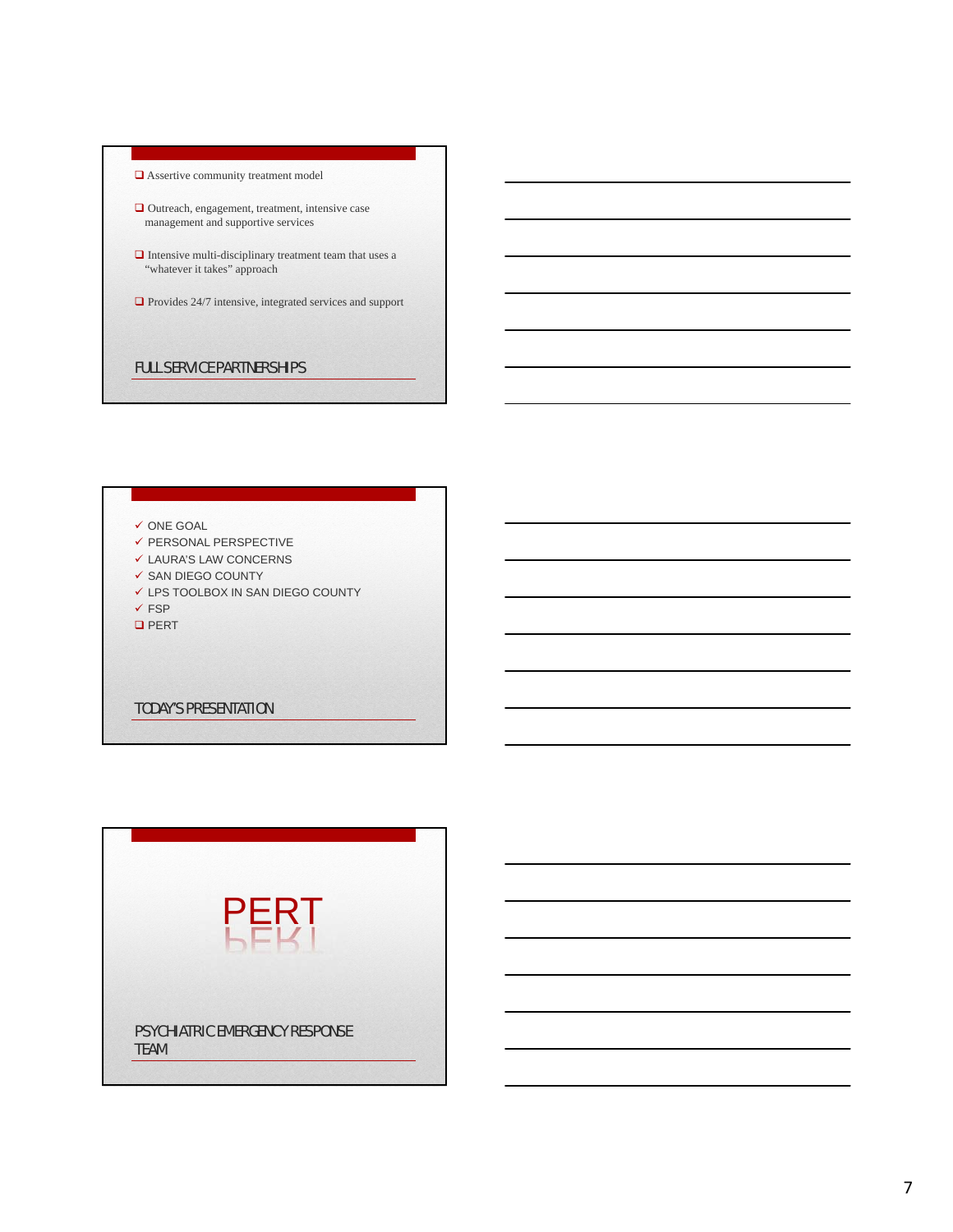- Emergency assessment and referral for individuals with mental illness who come to the attention of law enforcement through phone calls from community members or in-field law enforcement requests for emergency assistance
- Assistance to all County law enforcement agencies plus CHP, Border Patrol, Harbor Police and campus and military police
- 16,000 PERT call-outs resulted in 2,600 W&I Section 5150 holds in 2013

**PERT** 

- PERT Academy training -- 3 days, 8 hours each day
- □ 23 licensed mental health officers teamed with PERT trained law enforcement officers/deputies throughout the County
- $\Box$  Operate three shifts two staffed with licensed mental health officers
- $\Box$  Need 16 more licensed mental health officers

PERT cont'd

### $\checkmark$  ONE GOAL

- $\checkmark$  PERSONAL PERSPECTIVE
- LAURA'S LAW CONCERNS
- $\checkmark$  SAN DIEGO COUNTY
- LPS TOOLBOX IN SAN DIEGO COUNTY
- $\checkmark$  FSP
- $\checkmark$  PERT
- $I$  IHOT

TODAY'S PRESENTATION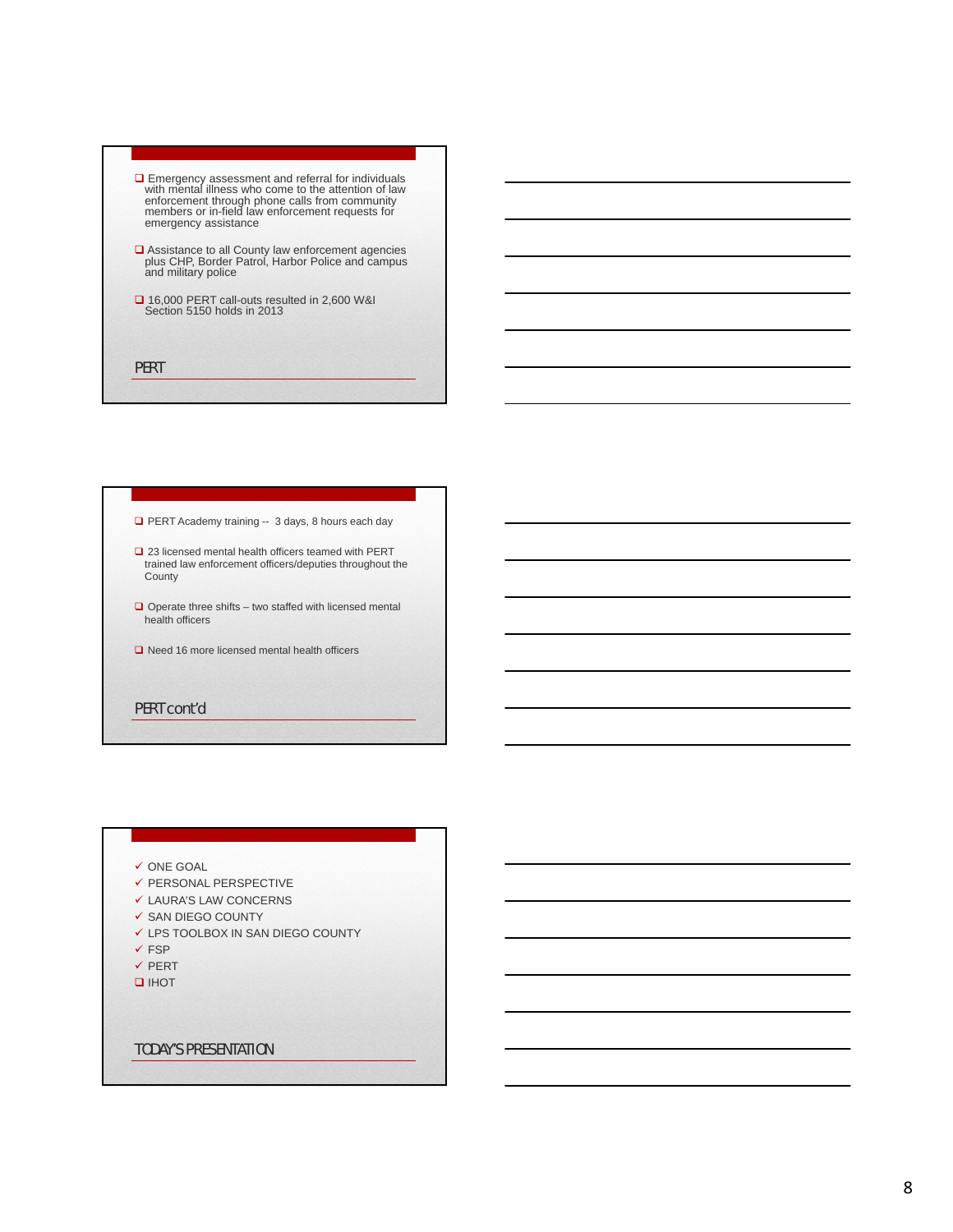

# February 2011 – After extensive community involvement, Mental Health Board recommended to BOS that Laura's Law be implemented

- February 2011 County HHSA opposed implementation of Laura's Law because of:
	- Financial and clinical concerns
	- Cost to county and courts is great
- No conclusive evidence that approach is beneficial Instead, proposed IHOT as an alternative to Laura's Law

### IHOT HISTORY IN SAN DIEGO

- September 2011 BOS approved 3-year IHOT pilot project for one-half of County and Mental Health Board concurred
- January 2012 IHOT pilot program began
- July 2013 BOD voted to support IHOT county-wide expansion for 7 year program and Mental Health Board concurred
- $\Box$  July 2014 County-wide 7 year IHOT program to begin

### IHOT HISTORY IN SAN DIEGO cont'd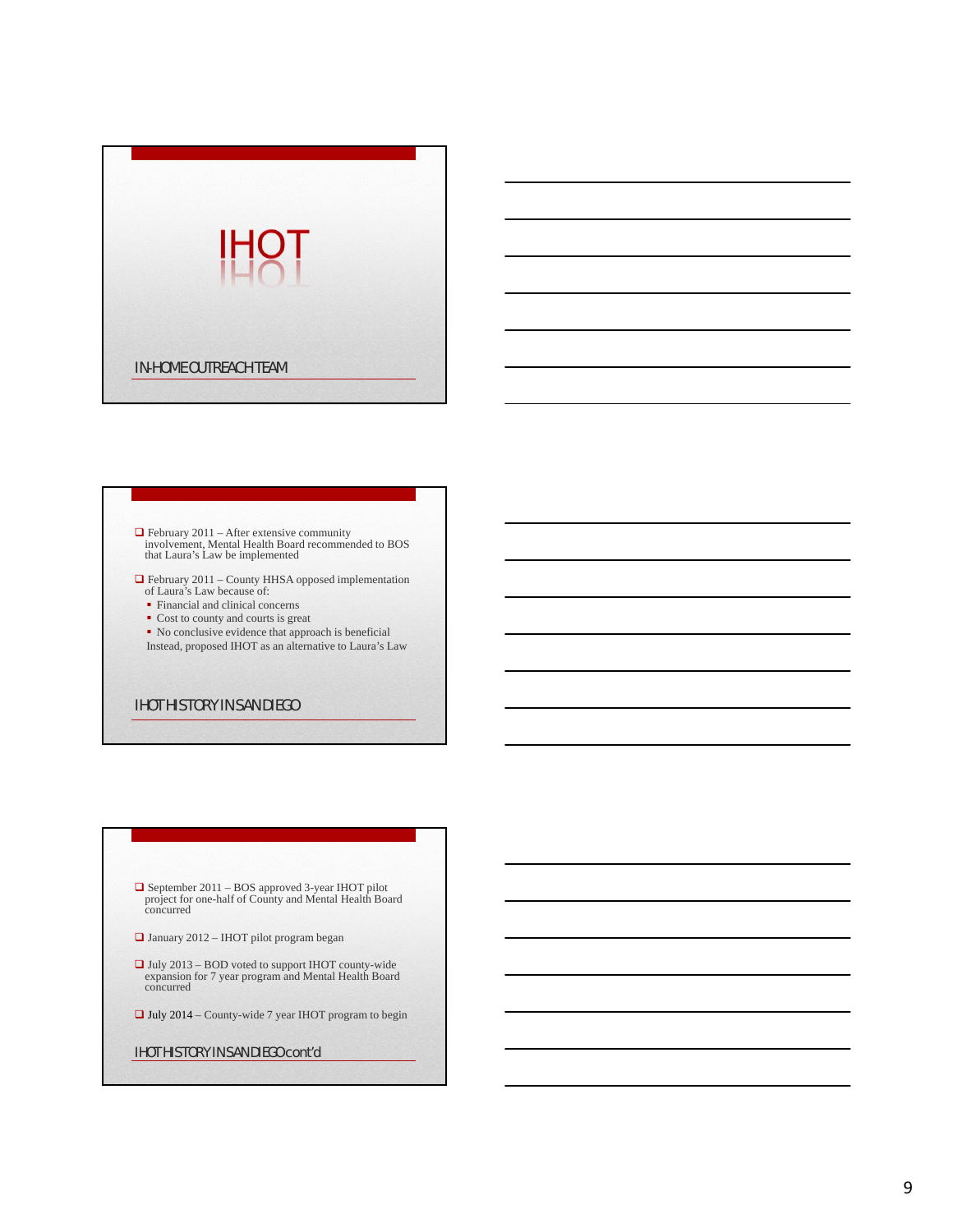- Goal to connect individuals to mental health services, community support services and other needed services
- Referrals made by family members, jails, PERT clinicians, hospitals and other mental health providers
- □ IHOT has a strong family support component
- **□** No prescribed time limits on services
- $\Box$  No cost to participant
- IHOT PROGRAM MISSION

### $\Box$  Program staffing consists of:

- **Licensed Program Administrator**
- **-** Licensed Clinical Director
- **Exercised Field Team Lead**

Each IHOT Team is composed of:

- **Personal Service Coordinator (case manager)**
- Family Coach
- Peer support Specialist.
- IHOT ENGAGEMENT TEAM

### Adults 18 years and older

- Presence of serious mental illness and declines to seek mental health services
- **□** May have had sporadic contact with outpatient mental health or fee for service program but has not engaged in ongoing treatment or has discontinued recommended treatment

### IHOT ELIGIBILITY CRITERIA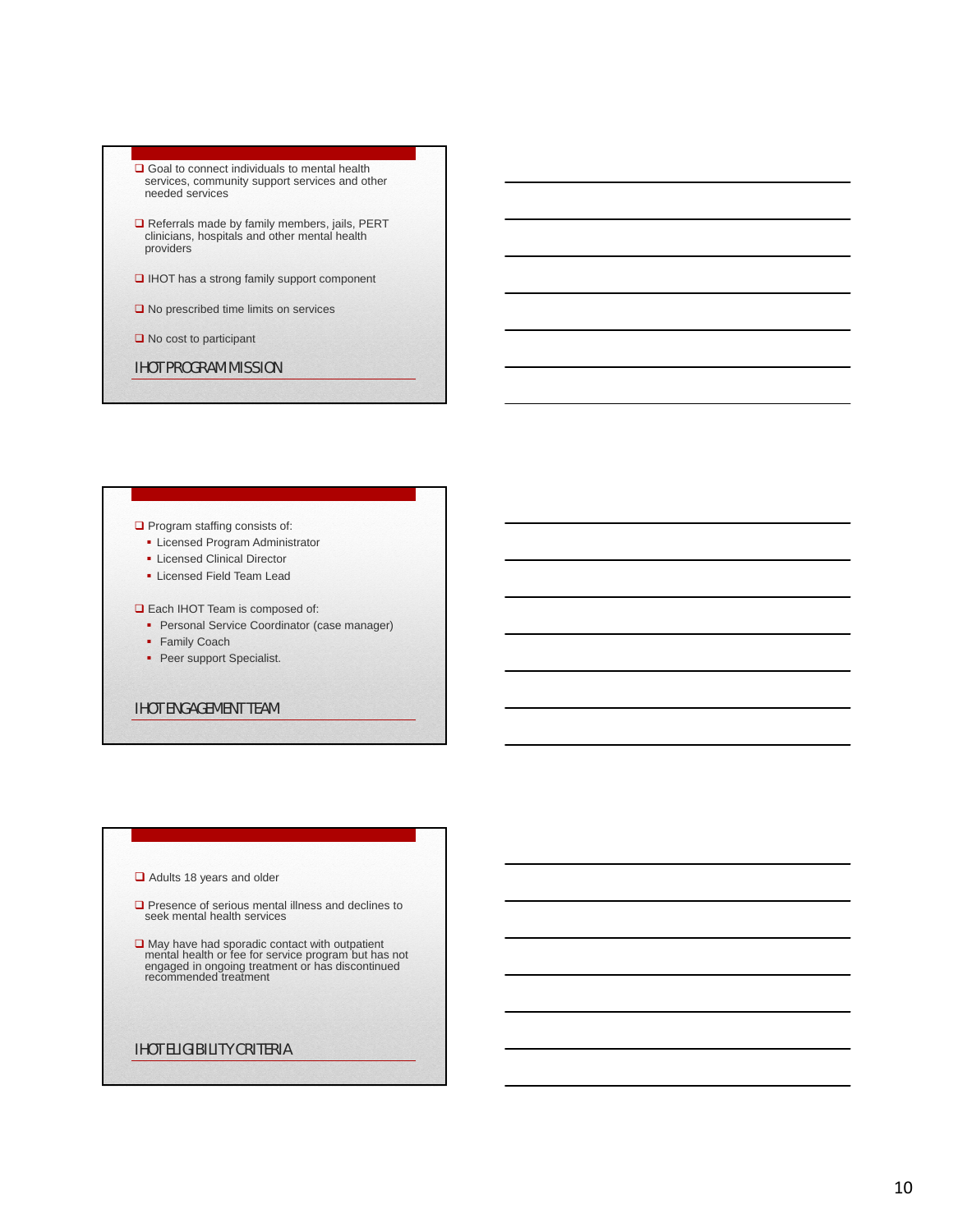### $\Box$  Had 1 or more previous episodes in past year of:

- **Psychiatric hospitalization**
- ER visit
- Police/PERT involvement
- Incarceration
- $\square$  Presence of serious mental health symptoms contributing to functional impairment in daily living, social relations and housing
- $\Box$  Individual may also have history of co-occurring disorders

### IHOT ELIGIBILITY CRITERIA cont'd

### **Q** Family member

- **Q** PERT/Law enforcement
- **□** Central, Vista jails and Women's Detention Center
- **□** LPS hospitals
- All hospital ER departments
- $\Box$  Mental health programs
- **□** APS
- $\hfill\Box$  MHA, NAMI and other advocacy agencies
- $\hfill\Box$ <br> <br> Optum Access and Crisis Line

### IHOT REFERRAL SOURCES

### **□** Outreach and engagement

- $\Box$  Support and empathic listening
- $\Box$  Short term intensive case management
	- Needs assessment
	- Service planning and coordination
	- $\bullet~$  Individual and family goal planning
	- Referrals and linkage to community resources, benefits and entitlements
- **Q** Psychoeducation
- **□** Family support

### IHOT PROGRAM SERVICES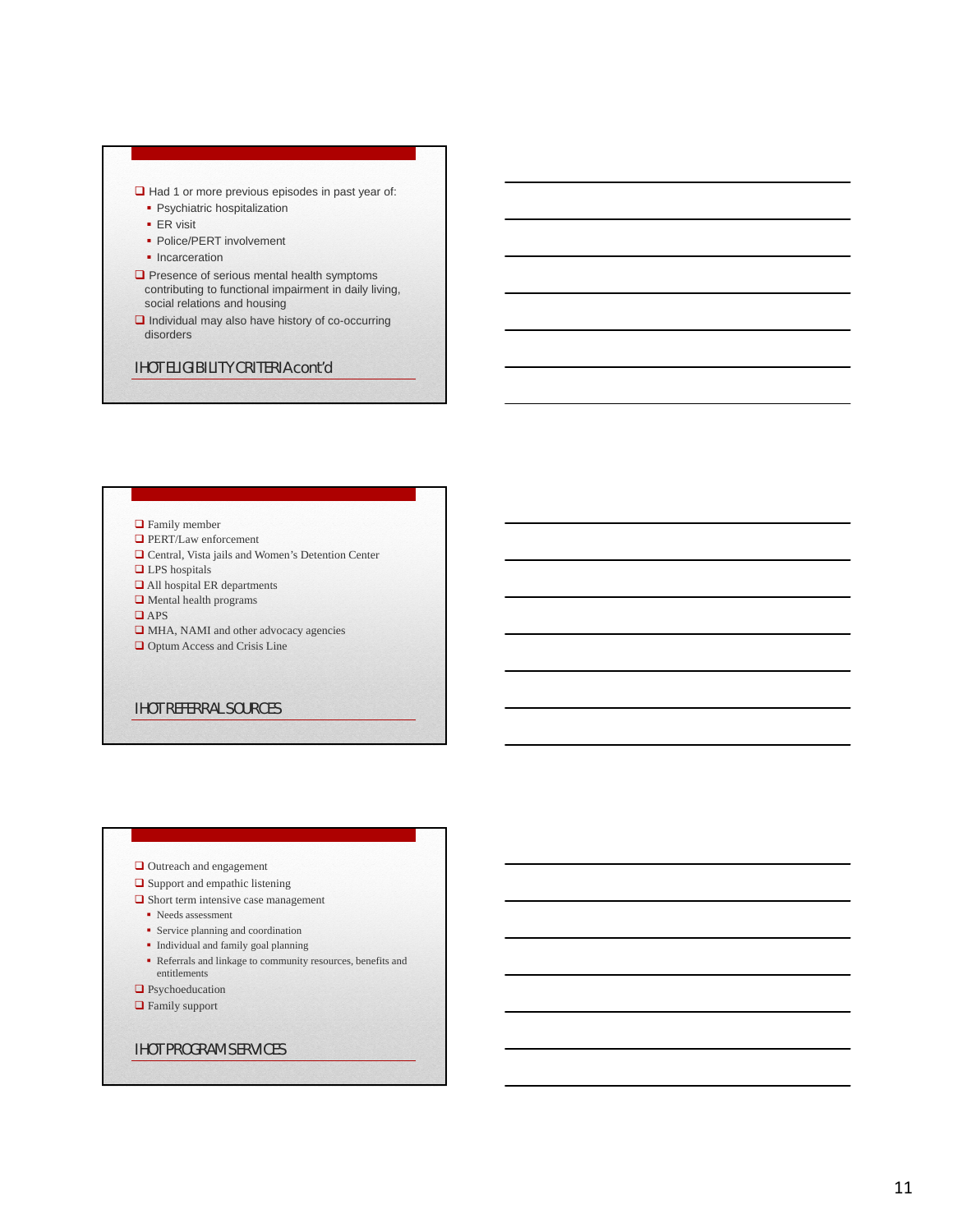- $\square$  Support, guidance, empathic listening
- □ Psychoeducation on mental illness and mental health resources
- **□** Referrals to other supportive community resources
- **Q** Family support planning
- □ Educational and supportive crisis intervention and proactive safety planning
- **Q** Coaching on improving boundary setting and communication
- **Q** Family support groups

### IHOT FAMILY SERVICES

# **□ Referral** – Entry point into the program when referral is received, further information gathered and criteria assessment made

- **Not Accepted**  Participant does not meet criteria and referred out to other mental health agencies, programs, resources, etc.
- **Accepted** Participant meets criteria, goes to Outreach
- **Outreach** Services to family begin and attempts made to engage participant
- **Engagement** Participant agrees to receive services

### IHOT PROGRAM DEFINITIONS

 $\checkmark$  **Referral** – Entry point into the program when referral is received, further information gathered and criteria assessment made • 761 Referrals received

IHOT PARTICIPATION DATA (1/1/12 – 12/31/13)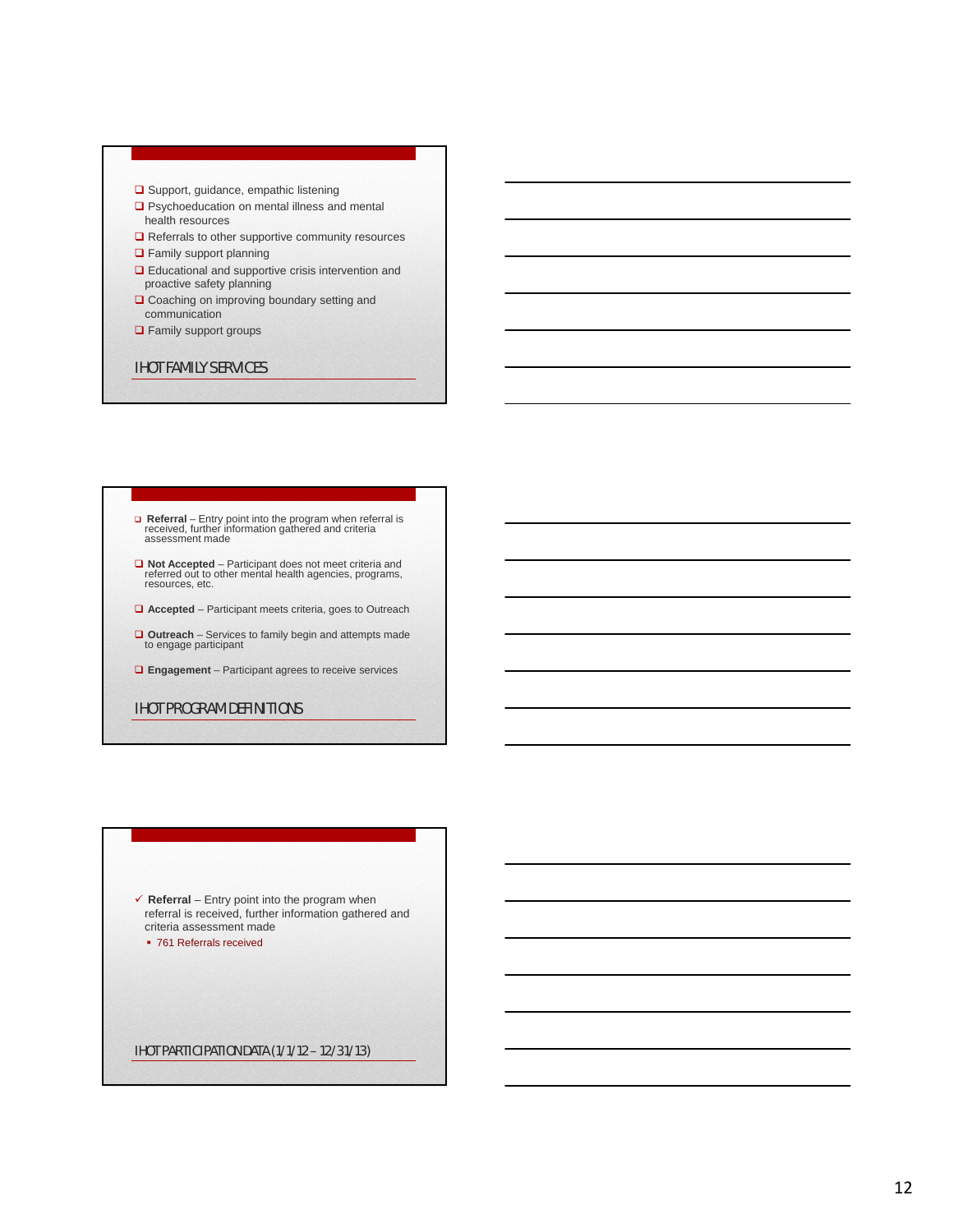### **Referral** – Entry point into the program when referral is received, further information gathered and eligibility assessment made

- **761 Referrals received**
- **Not Accepted**  Participant does not meet criteria and referred out to other mental health agencies, programs, resources, etc.
	- 476 Referrals not accepted, referred out

### IHOT PARTICIPATION DATA (1/1/12 – 12/31/13)

### $\checkmark$  **Referral** – Entry point into the program when referral is received, further information gathered and criteria assessment made

- 761 Referrals received
- **Not Accepted**  Participant does not meet criteria and referred out to other mental health agencies, programs, resources, etc.
- 476 Referrals not accepted, referred out
- **Accepted** Participant meets criteria
- 285 Referrals accepted and transitioned to Outreach

IHOT PARTICIPATION DATA (1/1/12 – 12/31/13)

- **Referral** Entry point into the program when referral is received, further information gathered and eligibility assessment made
- 761 Referrals received
- **Not Accepted**  Participant does not meet criteria and referred out to other mental health agencies, programs,
- resources, etc. 476 Referrals not accepted, referred out **Accepted** Participant meets criteria
- 
- 285 Referrals accepted and transitioned to Outreach
- **□ Outreach** Services to family begin and attempts made to<br> **engage participant**<br>
113 Transitioned to Engagement<br>
145 Still active in Outreach
	-
	-
	- 18 Closed, linked to community support services 109 Closed, ineligible, moved, declined, unavailable
	-

### IHOT PARTICIPATION DATA (1/1/12 – 12/31/13)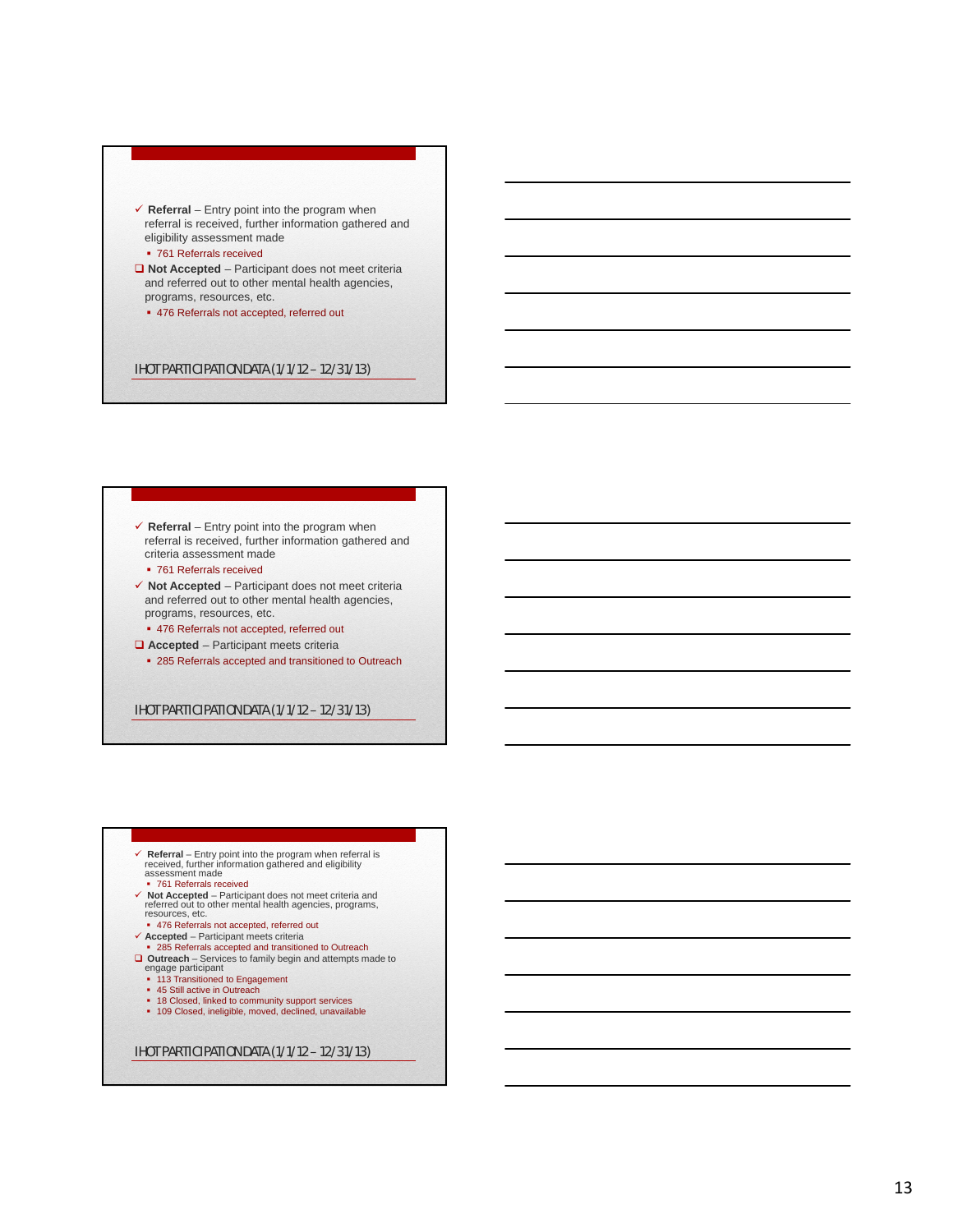- V Referral Entry point into the program when referral is received,<br>
turther information gathered and eligibility assessment made<br>
 761 Referrals received<br>
 Vol Accepted Participant does not meet criteria and referre
- 
- 285 Referrals accepted and transitioned to Outreach
- **Outreach** Services to family begin and attempts made to engage participant 113 Transitioned to Engagement
	-
	-
	-
	- 45 Still active in Outreach<br>■ 18 Closed, linked to community support services<br>■ 109 Closed, ineligible, moved, declined, unavailable
	-
	-
- **Engagement** Participant agrees to receive services<br>
 39 Still active or completed<br>
 35 Closed, linked to community support services<br>
 39 Closed, ineligible, moved, declined, unavailable

# descending order:

- **Housing assistance**
- Mental health support groups (e.g., NAMI)
- Mental health outpatient services
- **Employment assistance**
- **Entitlement assistance**
- · Medical care

# IHOT REFERRALS FOR ADDITIONAL □ The 6 most common referrals were for, in<br>
descending order:<br>
• Housing assistance<br>
• Mental health support groups (e.g., NAN<br>
• Mental health outpatient services<br>
• Employment assistance<br>
• Medical care<br>
• Medical care<br>

- Engagement for participants and their families:
- Access and maintain treatment and medication
- **Reconnect with family or social supports**
- Obtain safe, stable housing
- <p>□ Successful outcomes during Outreach and Engagement for participants and their familiar Access and maintain treatment and medical Reconnect with family or social supports</p>\n<p>■ Obtain safe, stable housing</p>\n<p>■ Obtain employment assistance, medical benefits</p>\n<p>■ enhance boundary and limit setting</p>\n<p>■ Improve family communication skills</p>\n<p>■ Connect to family support services (i.e. N</p>\n<p>■ Ehhance knowledge and ability to access emergency services (i.e. PERT)</p>\n<p>IHOT ADDITIONAL SUCCESSES</p> Obtain employment assistance, medical care and benefits
- **Enhance boundary and limit setting**
- **· Improve family communication skills**
- Connect to family support services (i.e. NAMI)
- **Enhance knowledge and ability to access** emergency services (i.e. PERT)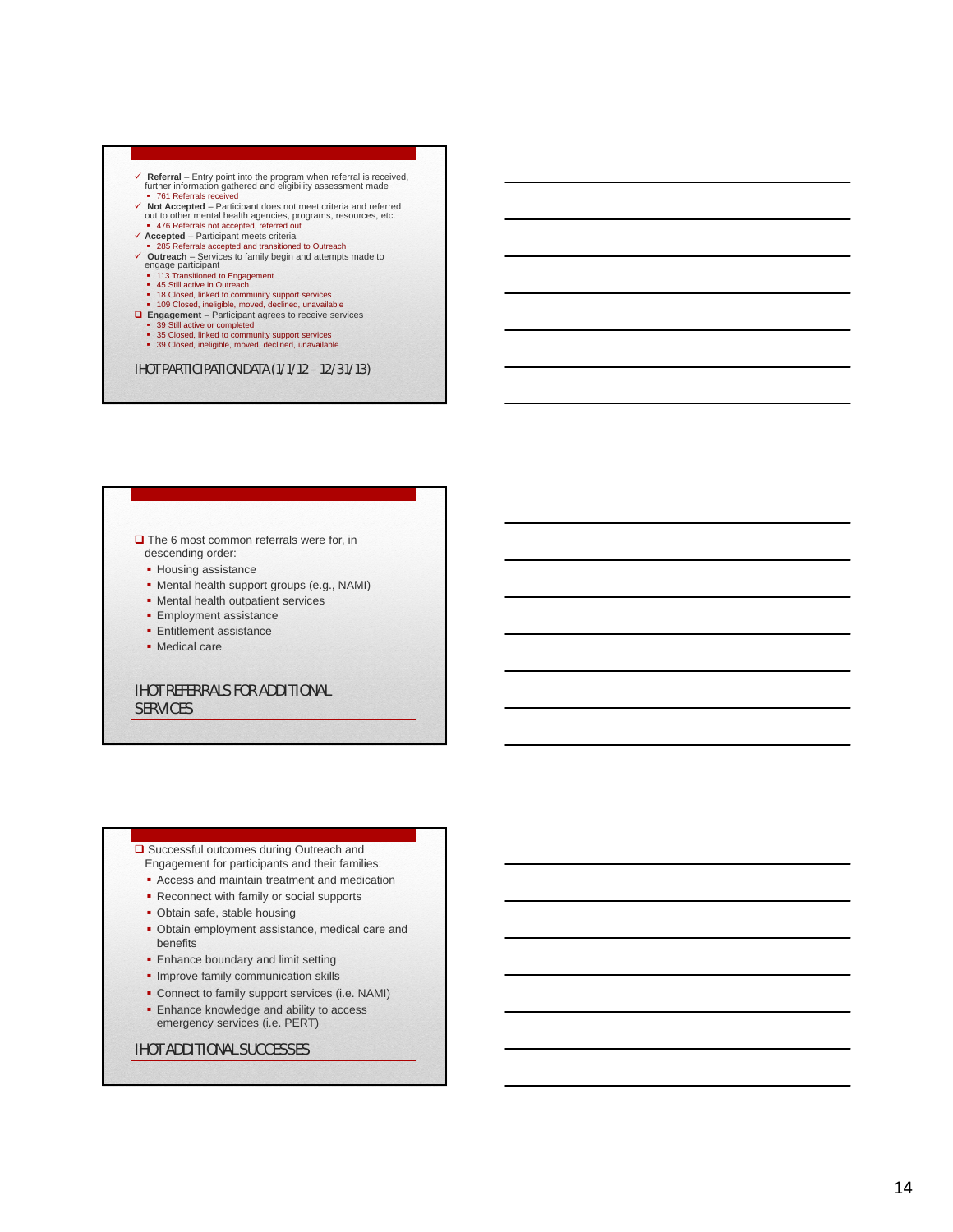- 
- 
- 
- 
- 
- 
- 
- V ONE GOAL<br>
V PERSONAL PERSPECTIVE<br>
V LAURA'S LAW CONCERNS<br>
V SAN DIEGO COUNTY<br>
V LPS TOOLBOX IN SAN DIEGO COUNTY<br>
V FSP<br>
V PERT<br>
V IHOT<br>
□ COMPARISION OF IHOT & LAURA'S LAW<br>
TODAY'S PRESENTATION

### IHOT

### $\Box$  18 years or older

- $\Box$  Has serious mental illness and declines to seek mental health services
- **□** Had 1 or more episodes in past year of any following
- event: • Psychiatric hospitalization
- · ER visit
- Police/PERT involvement
- Incarceration
- COMPARISION OF IHOT & LAURA'S LAW

## CRITERIA

### IHOT

- $\Box$  Had sporadic contact with outpatient mental health or fee for service program, but has not engaged in ongoing treatment or has discontinued recommended treatment services
- Presence of serious mental health symptoms contributing to serious functional impairment in daily living, social relations and/or housing activities
- Individual may also have history<br>of co-occurring disorders

### COMPARISION OF IHOT & LAURA'S LAW CRITERIA cont'd

# LAURA'S LAW

LAURA'S LAW  $\Box$  18 years or older

 $\Box$  Suffering from mental illness

History of non-compliance: Significant factor in being in hospital, prison or jail at least twice w/in last 36 months, or Resulted in one or more acts, attempts, threats of serious violent behavior toward self or others w/in last 48 months

- **□** Offered opportunity to voluntarily<br>participate in local mental health<br>treatment plan but fails to<br>engage<br>**□** Substantially deteriorating
- **□** Unlikely to survive safely w/out supervision
- **O** In view of treatment history and<br>to prevent relapse or<br>deterioration that would likely<br>result in serious harm to self or<br>others or be gravely disabled<br>**Others or be gravely disabled**<br>**D** Likely to benefit from AOT
- AOT is least restrictive placement to ensure recovery and stability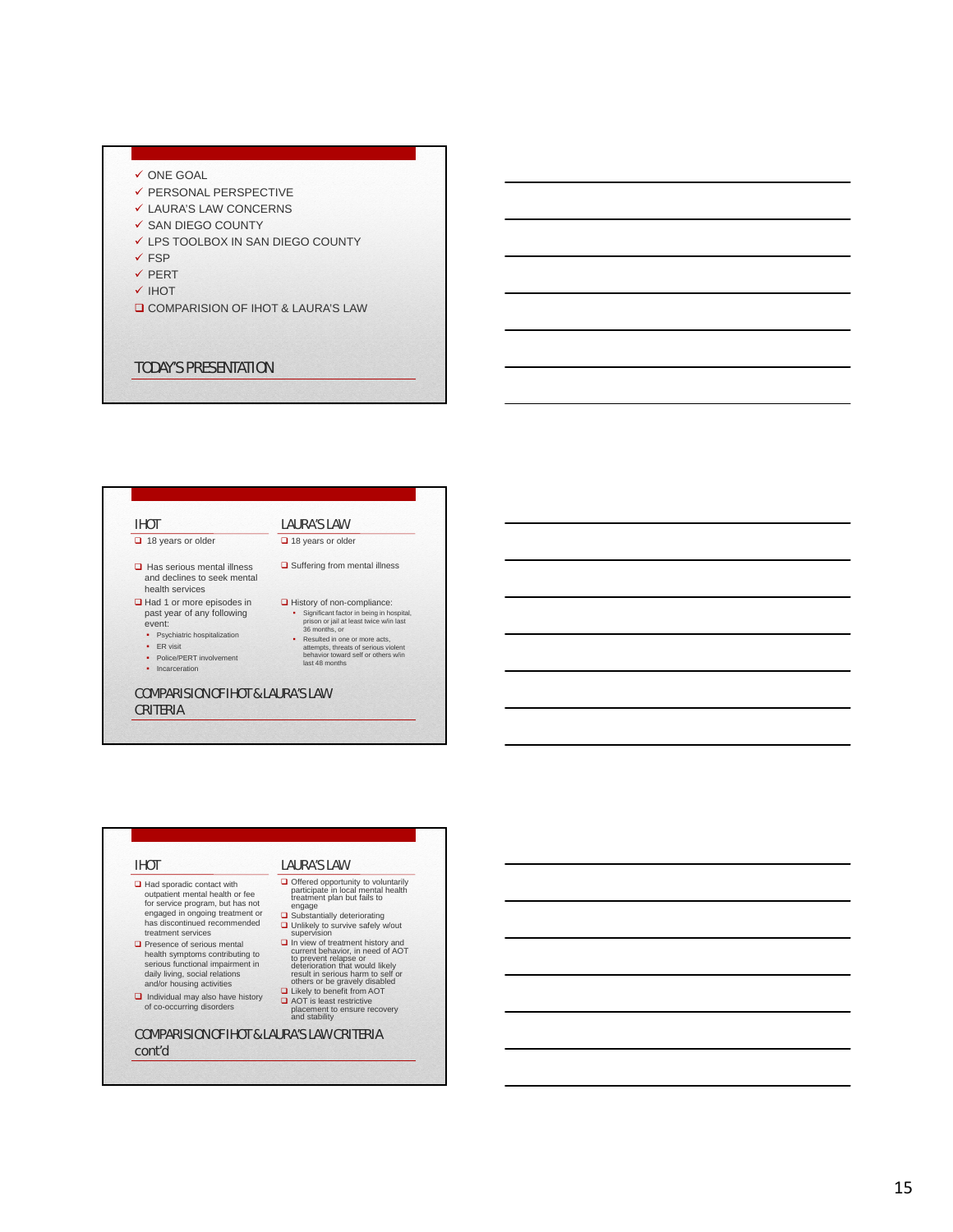### TODAY'S PRESENTATION

### **Q** SAN DIEGO COUNTY INITIATIVES

- $\checkmark$  COMPARISION OF IHOT & LAURA'S LAW
- **√ IHOT**
- $\checkmark$  PERT
- $\checkmark$ FSP
- LPS TOOLBOX IN SAN DIEGO COUNTY
- $\checkmark$  SAN DIEGO COUNTY
- LAURA'S LAW CONCERNS
- $\checkmark$  PERSONAL PERSPECTIVE
- $\checkmark$  ONE GOAL

### COMPARISION OF IHOT & LAURA'S LAW **COSTS**

- SWAT response: \$10,000+/incident
- Hospitalizations: \$600 to \$1,100/day
- Estimated cost avoidance Incarcerations: \$31 to \$78/day
- Total expanded IHOT program = \$3.7M
- $\Box$  IHOT program expansion = \$2.3M
- $\Box$  Current IHOT program = \$1.4 million
- □ Laura's Law -- \$34,000 per person, not including judicial costs or IHOT program

□ IHOT -- \$10,600 per person, including expanded FSP and Conservatorship services

### COMPARISION OF IHOT & LAURA'S LAW PARTICIPANTS IN IHOT PROGRAM

- Meet IHOT criteria -**-** 32 of 39 participants
- 
- 
- 
- 

- 
- 
- **□ Still Active or Completed IHOT Program**
- 

## **Engaged Participants**

• Meet Laura's Law criteria -- 59 of 285 participants Meet IHOT criteria **--** 226 of 285 participants

**Outreach Participants**

### • Meet Laura's Law criteria -- 7 of 39 participants

### **Participants**

- Meet IHOT criteria-- 89 of 113 participants
- Meet Laura's Law criteria -- 24 of 113 participants

- 
- 

16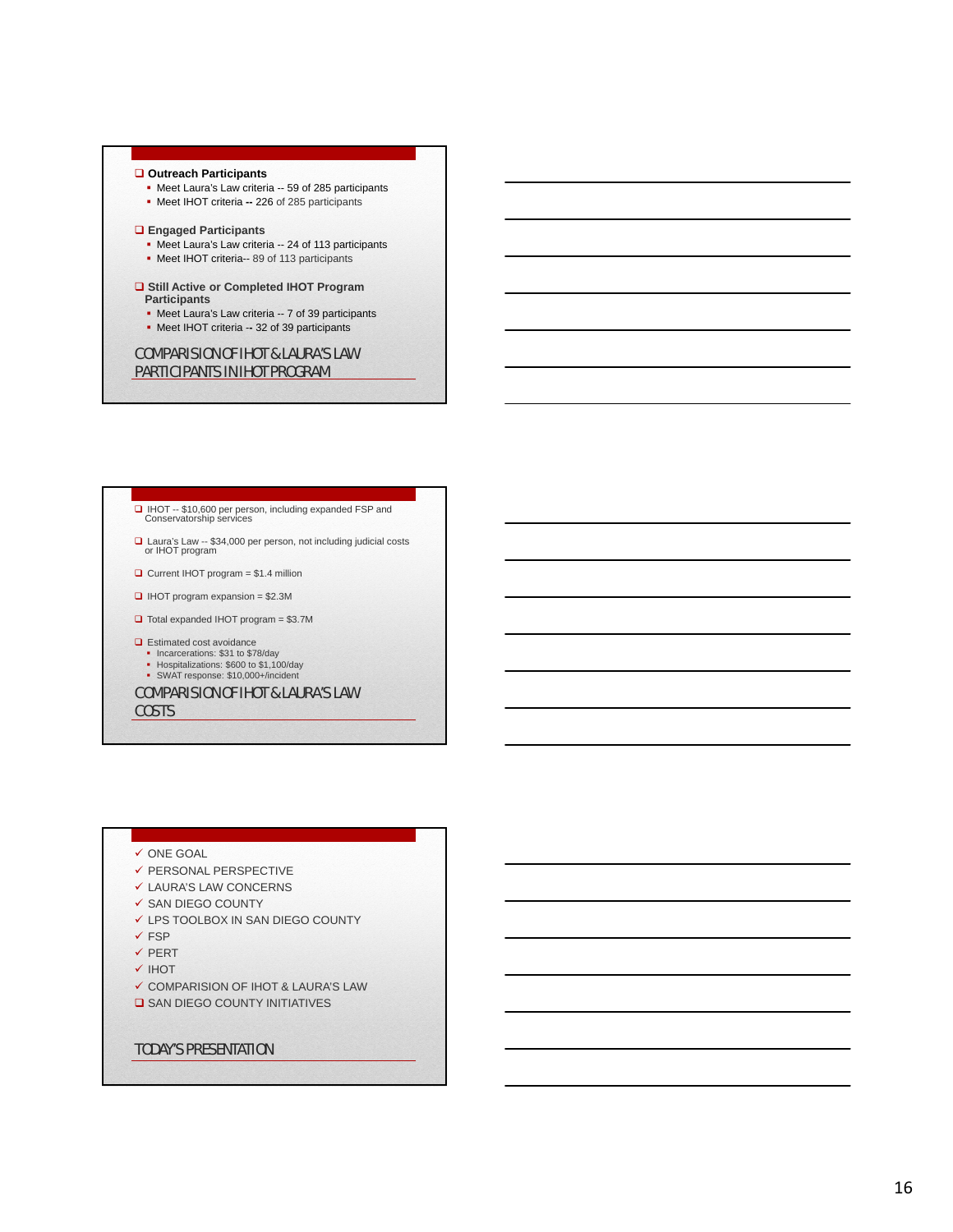- □ Adopt W&I Section 4270 regarding 30 day hold
- **□** Seek legislative changes to Laura's Law to provide enforcement mechanism
- □ Conduct a national convention in 2015 in San Diego regarding Assisted Outpatient Treatment best practices

### SAN DIEGO COUNTY INITIATIVES

### $\checkmark$  ONE GOAL

- $\checkmark$  PERSONAL PERSPECTIVE
- $\checkmark$  LAURA'S LAW CONCERNS
- $\checkmark$  SAN DIEGO COUNTY
- LPS TOOLBOX IN SAN DIEGO COUNTY
- $\checkmark$  FSP
- $\checkmark$  PERT
- **V IHOT**
- $\checkmark$  SAN DIEGO INITIATIVES
- **Q** SUMMARY

### TODAY'S PRESENTATION

### **NEED**:

- 
- Earliest intervention possible Quality medical treatment and meds
- 
- 
- Comprehensive community services Strongest possible family support or, in the absence of family, the strongest possible community support Robust public awareness campaign of community programs
- **CONTINUE** support of IHOT
- **OPEN** up the LPS toolbox and use all tools, including Laura's Law

**G** SHARPEN Laura's Law tool

**SUMMARY**